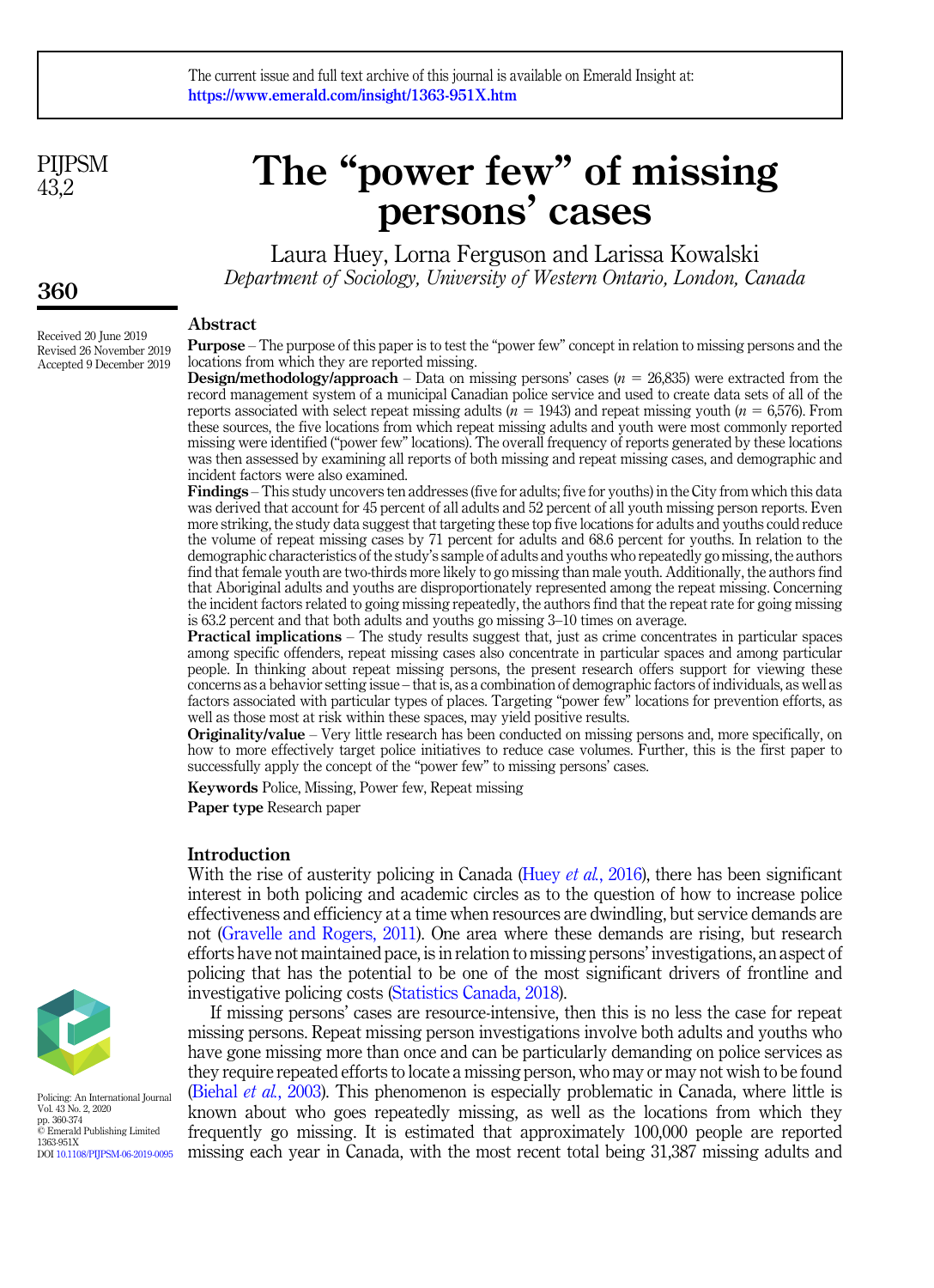42,233 children and youths for 2018 ([Statistics Canada, 2018\)](#page-14-0). Although there are no Canadian estimates for how many times people go missing, international estimates suggest that about 38–50 percent [\(Tarling and Burrows, 2004;](#page-14-1) [Shalev Greene and Hayden, 2014\)](#page-13-1) or about 34–38 percent [\(Henderson and Henderson, 1998\)](#page-12-2) of all missing person cases are repeat cases.

Given the high incidence of repeat missing persons, finding a means to reduce the volume of these cases could thus significantly lessen service demands and costs on Canadian police agencies. But where to begin with such an endeavor? To answer this question, this paper offers a preliminary exploration of the phenomenon of repeat missing persons that draws on the idea of crime concentration in terms of place ([Weisburd, 2015\)](#page-14-2). More specifically, we employ [Sherman](#page-13-2)'s (2007) concept of the "power few" to test whether, when this concept is applied in the context of missing persons' cases, there are some locations from which individuals are much more likely to go missing.

The present study draws on an analysis of five years (2013–2018 inclusive) of Canadian municipal police records of closed repeat missing persons files ( $n = 8,519$ ). We begin testing the utility of the "power few" concept by conducting a descriptive overview of these cases to identify the top five locations from which adults and youth repeatedly go missing and to determine to what extent these locations account for the overall volume of missing cases. What our analysis reveals is, as with crime and other community safety-related phenomena, missing person cases tend to cluster around certain types of locations. Based on this, we estimate what demographic and incident factors, as found in police data, are more likely to be associated with repeat missing cases from these locations by employing multiple logistic regression models. In other words, beyond location and concentration at specific location types, we seek to uncover other potential factors that might increase the probability of an individual being reported missing from one of our "power few" locations. Such work, we believe, may help us move away from focusing solely on the "individual" as a potential collection of risk factors for going missing, to rethinking the relationship of people to "risky" places and thus better targeting of prevention efforts.

# Missing persons in the Canadian context

Every reported case of a missing person can potentially generate significant demands on police resources. These demands include not only the frontline response, such as information gathering and report writing, but also potential costs of activities associated with the investigative process, such as conducting interviews and executing searches. Other costs related to missing person investigations include the potential deployment of search and rescue teams ( $F$ yfe *et al.*[, 2015](#page-12-3)) and the "combing through" of large quantities of public health or other relevant data, such as bank and telephone records, social media accounts, and so on. These costs are part of what has historically been the "dark figure" of operational policing costs, of which too little has been known (Huey *et al.*[, 2016](#page-13-0)).

Yet, what makes analysis of the operational and other costs associated with missing persons' cases especially challenging in Canada is the limited amount of Canadian research and available data on missing person cases. For example, only within the past four years have public records on missing persons been accessible for data analysis [\(Statistics Canada, 2018\)](#page-14-0), and despite recent research on missing and murdered Indigenous women ([Anderson, 2016](#page-12-4); [Royle, 2017](#page-13-3)), there is only a single peer-reviewed study on missing persons in Canada ([Kiepal](#page-13-4) et al.[, 2012](#page-13-4)). The lack of existing research on missing persons has also made it difficult for police agencies, who are under increased public scrutiny, to develop evidence-based practices and make informed assessments of risk ([Sowerby and Thomas, 2017;](#page-13-5) Fyfe et al.[, 2015](#page-12-3)).

The lack of Canadian research on missing persons poses a problem for a variety of reasons. For example, risk assessments are used to identify the probability of a person going missing, as well as determine the extent of police involvement and allocation of resources

The "power few" concept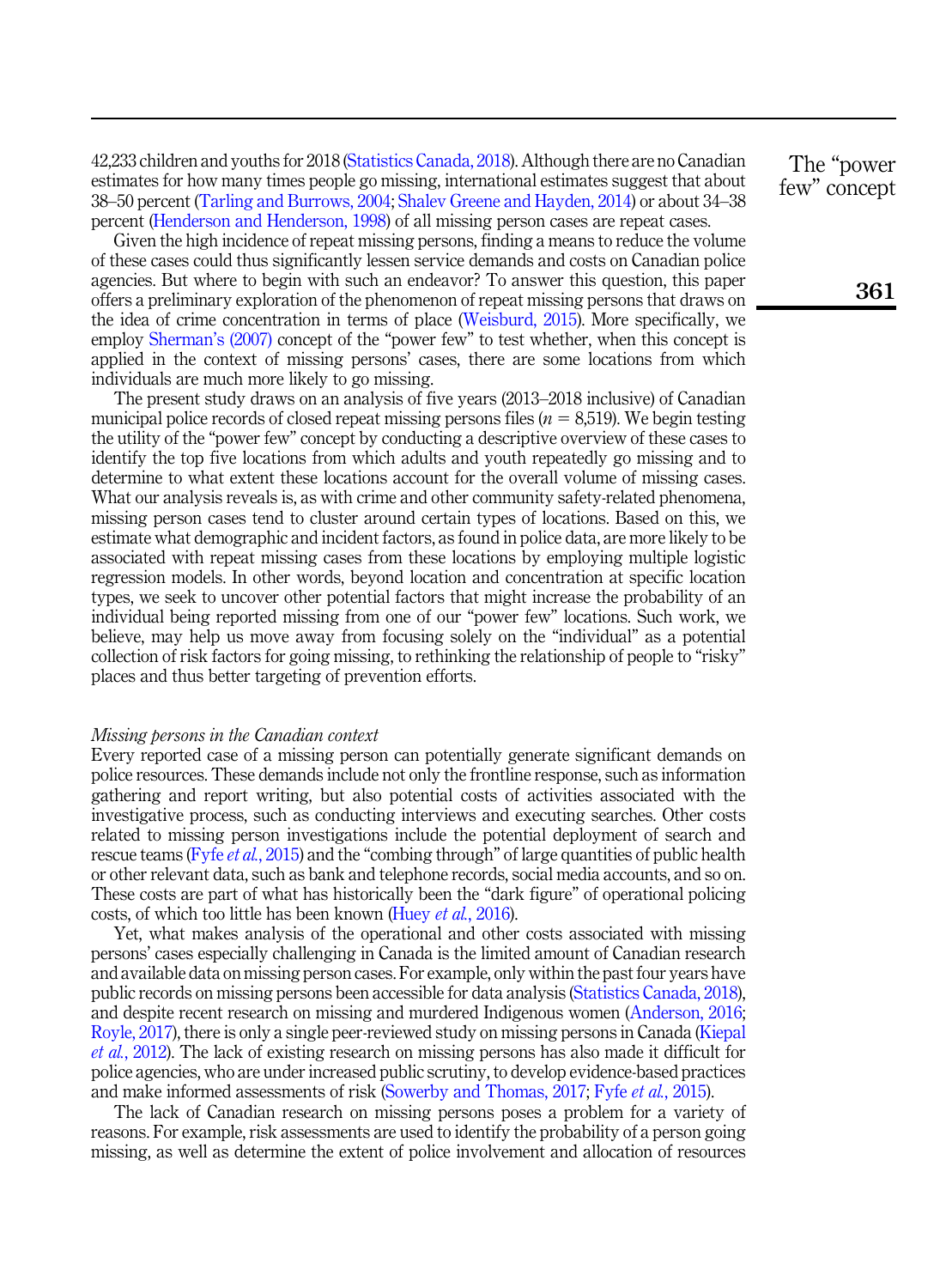([Eales, 2017](#page-12-5); [Smith and Shalev Greene, 2015](#page-13-6)). Without said risk assessments, police are unable to target initiatives that could reduce the overall volume and demand of missing person cases.

#### Repeat missing persons

Even though individuals who are reported missing multiple times comprise a significant portion of the overall volume of missing person cases ([Sowerby and Thomas, 2017](#page-13-5)), very little is known about the phenomenon of repeat missing persons. Of what is known, much of the research has focused on risk factors. For example, repeat missing persons are typically vulnerable adults and youths who have experienced significant emotional and mental health problems [\(Holmes, 2017\)](#page-13-7), as well as substance abuse problems ([Shalev Greene, 2011](#page-13-8)). They are known to have histories of family conflict ([Whitbeck](#page-14-3) et al., 1999) and conflict with the law ([Shalev Greene, 2011](#page-13-8)). There is also a range of push and pull factors for a missing incident, such as the need to escape life stressors, relationship breakdown, abuse, or social exclusion ([Tarling and Burrows, 2004;](#page-14-1) James et al.[, 2008](#page-13-9); [Kiepal](#page-13-4) et al., 2012). Additionally, repeat missing incidents are likely to occur when there has been inadequate support or intervention from public services, such as police, social, health, and/or education services following an initial missing incident ([Biehal](#page-12-1) et al., 2003; [Hutchings](#page-13-10) et al., 2019).

International estimates suggest that approximately 38–50 percent [\(Tarling and Burrows,](#page-14-1) [2004;](#page-14-1) [Shalev Greene and Hayden, 2014\)](#page-13-1) or about 34–38 percent ([Henderson and Henderson,](#page-12-2) [1998\)](#page-12-2) of all missing person cases are repeat cases. [Biehal](#page-12-1) *et al.* (2003) find most individuals are reported missing three times, although this number increases to six times for individuals who have a history of mental health problems ([Sowerby and Thomas, 2017](#page-13-5)). Interestingly, across both British and Australian samples, an inverse relationship between age and repeat events of going missing has been identified ([Biehal](#page-12-1) et al., 2003; [Henderson and Henderson, 1998](#page-12-2); [Sowerby and Thomas, 2017\)](#page-13-5). In particular, youths are more likely than their older counterparts to go repeatedly missing, with the repeat rate of going missing for youths (18 years and younger) being 59 percent of all cases. Because these estimates have been gathered from British and Australian samples, they are of interest to Canadian researchers, but not necessarily suitable for drawing conclusions within the Canadian context.

### Spatial dimensions of repeat missing cases

Concerning repeat missing incidents, one risk factor that is less well known is the spatial dimensions of repeat missing incidents. Given that emphasis is more commonly placed on individual risk factors, this may seem to be an unusual way to view missing person cases. However, there is a wealth of criminological research, including an increasing array of victimology studies, that show how certain types of behaviors are more likely to cluster in select geographic spaces. In other words, crime is concentrated among "repeat places" as much, if not more, than it is among "repeat offenders" ([Spelman and Eck, 1989\)](#page-13-11). By similar logic, repeat missing cases are likely concentrated in "repeat places" just as much as they occur among repeat individuals (adults and youths). Thus, understanding the spatial dimensions of repeat missing cases is just as important as understanding their personal, social, and cultural risk factors and is equally likely to yield valuable insights.

Of the existing literature on the spatial dimensions of repeat missing cases, the most common finding is that young people in care placement are at higher risk of being among the repeat missing [\(Bowden and Lambie, 2015](#page-12-6)). While youths do go missing from private residences ([Hayden and Shalev-Greene, 2018](#page-12-7)), little is known about such occurrences beyond the difficult family lives they might experience ([Hutchings](#page-13-10) et al., 2019). For adults, the locations frequently reported include hospital settings ([Bonny](#page-12-8) *et al.*, 2016) and mental health facilities [\(Hayden and Shalev Greene, 2018](#page-12-7)). As with most social problems, reasons for going missing do not occur in isolation, and as such, the reasons for adults going missing from

**PIIPSM** 43,2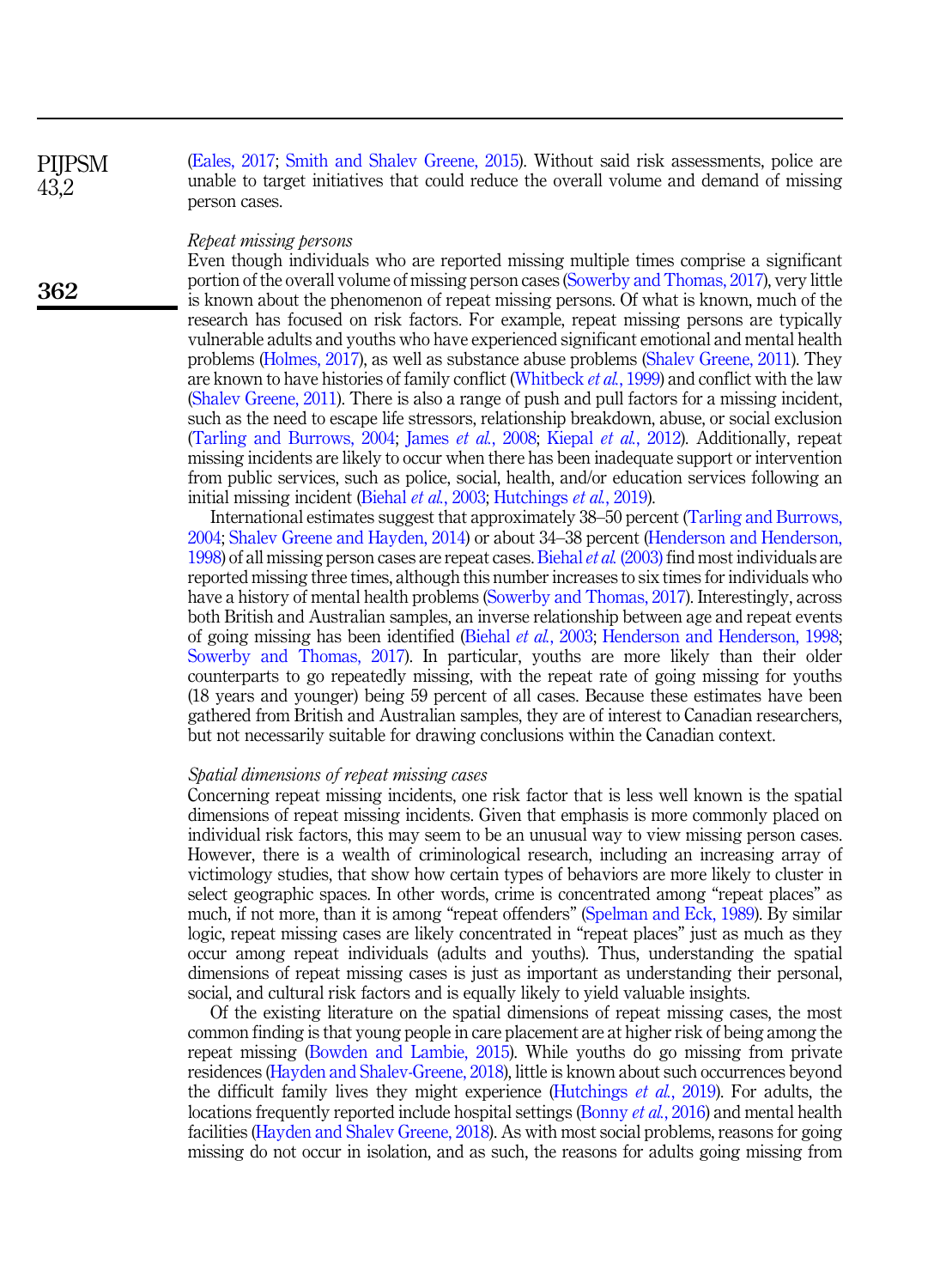hospitals and mental health facilities are likely due to a vast array of interrelated social and/or health problems. Unfortunately, because none of this research has been replicated in Canada, very little is known about the spatial dimensions for repeat missing cases in a Canadian context.

The "power few" concept

# The "power few"

Where this study departs from previous research on missing persons is by focusing attention not only on repeat missing persons themselves but also on the spaces from which they go missing. To this end, this paper draws on the concept of the "power few," which is understood in crime and place literature as the small number of locations and/or individuals that produce the most considerable amount of harm ([Sherman](#page-13-12) et al., 1989; [Weisburd and Eck, 2004](#page-14-4); [Weisburd](#page-14-5) *et al.*, 2012; [Sherman, 2007](#page-13-2), pp. 299). Whereas the "power few" concept has previously been applied to harm reduction in criminogenic spaces, we employ the "power few" concept to examine if there are a select group of locations adults and youths go missing from more frequently than others in a Canadian municipality. More specifically, we use the "power few" concept to determine if there are locational "hot spots" for repeat missing incidents.

Our rationale for investigating the "power few" locations adults and youths are reported missing from is rooted in years of fairly robust evidence suggesting that hot spot policing is an effective deterrent for crime ([Sherman](#page-13-13) et al., 2014; [Ariel and Partridge, 2016\)](#page-12-9). Just as hot spot policing is believed to reduce crime in a given area, we believe that targeting the power few locations repeat missing adults and youths are reported missing from will lessen the degree of harm incurred by them on police resources. How so? Just as crime concentrates in particular spaces, we expect that missing events will also concentrate in specific spaces. This view is not without some empirical support. Results from [Hayden and Shalev Green](#page-12-7)'s (2018) UK-based study identified ten institutional locations that accounted for 27 percent of repeat missing reports in a one-year period.

To get a better sense of how the "power few" concept might be useful in the context of missing persons, it might be helpful to demonstrate how it has been employed in other research. For example, in a recent study that applied a "power few" approach, researchers identified four multioccupant buildings that generated the greatest number of violent offenses in a municipality [\(Bowden and Barnes, 2015](#page-12-10), pp. 60). After crime reduction efforts were put in place at these locations, there was an observed reduction in reported violence ([Bowden and Barnes, 2015,](#page-12-10) pp. 61). Other examples of the "power few"include the application of it to topics such as domestic violence ([Blad and Ariel, 2015;](#page-12-11) [Robinson, 2017](#page-13-14)) and prolific offender programs [\(Hopkins and Wickson, 2013\)](#page-13-15). Thus, we employ the "power few" concept in our analysis and draw on the theory of crime concentration upon which it is based, elucidating how a minority of individuals who go missing from repeat locations generate a majority of harms.

# Methodology

Given the exploratory nature of this study, which seeks to identify potential relationships between places, people, and actions for the purposes of building future research, we opted to develop research questions rather than to engage in hypothesis testing. This paper thus addresses the following four research questions:

- (1) What are the "power few" places from which repeat missing adults and youths go missing?
- (2) What are the demographic characteristics of repeat missing adults and youths?
- (3) What are the incident factors for repeat missing cases?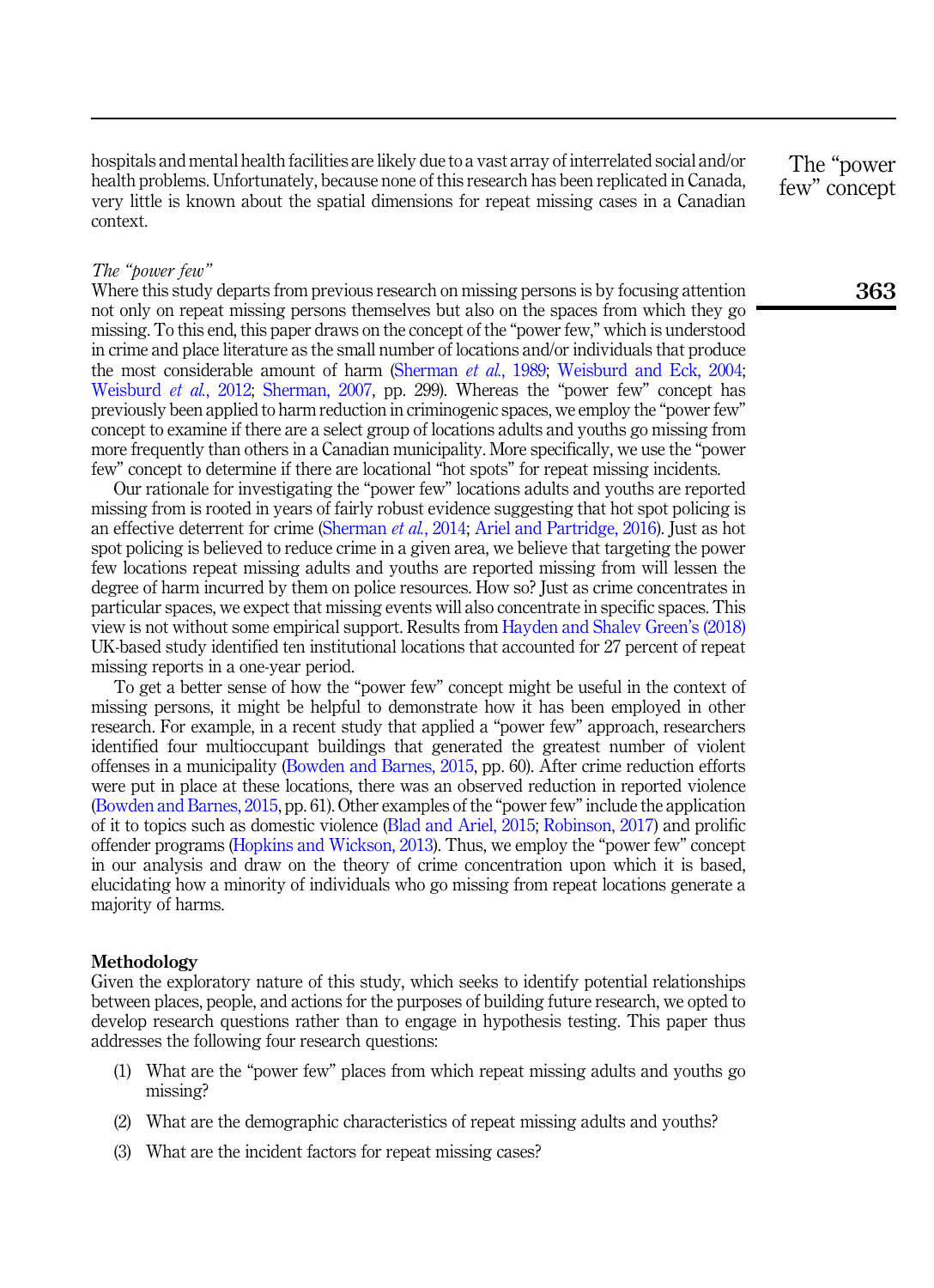**PIIPSM** 43,2

364

(4) Which demographic characteristics and incident factors are associated with both adults and youths going missing from their respective "power few" places?

# Data

Data for this study was extracted from the record management system (RMS) of a municipal police service. Crime analysts at the service searched for all closed missing person reports over five years (2013–2018), as five years is the maximum data retention period for files of this type. This search produced 26,835 records involving individuals who had been reported missing, which included records where the primary role code assigned to a report was 55 ("missing person"), as well as records where the primary role code was something else (i.e. "witness" or "subject") but a secondary role code was missing person. However, for the scope of this paper, we removed all additional files where the primary role code was not 55 or "missing person," resulting in 8,519 missing person cases as our final sample  $(n = 1.943)$ adults;  $n = 6,576$  youths).

Once all data were extracted into Excel files and anonymized, separate data sets were created for repeat missing adults ( $n = 704$ ), those aged 22 and above, and youths ( $n = 4,676$ ) those aged 21 and below, who had been reported missing three or more times between 2013 and 2018. We used three or more missing reports as the inclusion criteria for the data sets to select repeat and habitual/chronic missing persons who place the most significant demand on police resources. Although repeat missing persons could be classified as anyone who is reported missing two times or more, we collectively agreed to set the inclusion criteria to three or more reports as two missing incidents was too low given the scope of the paper.

Each data set was then organized by the unique codes relevant to each missing person (i.e. PIN), which contained a range of demographic and incident factors pertaining to their repeat missing incidents. Some of the information available includes their complete history as a missing person, as well as comprehensive, detailed data such as gender, race, and age categories, probable cause for going missing, health characteristics, and the locations from which they were reported missing. All cases with missing values were removed from the sample through list-wise deletion. Given the large sample size and a very small percentage of missing data, the authors determined imputation techniques were not warranted. After this, to increase reliability, all coding was independently verified, and any potential coding errors or disagreements were flagged and resolved through discussion.

## Coding and variables

To explore the "power few" places in which repeat missing reports are generated from data provided from the service's RMS, the data were manually coded through Excel. Demographic characteristics coded included the race, age group, and gender of the missing persons. For race, the categories were White, Aboriginal, Black, and other race classifications, such as Middle Eastern, East Indian, and Asian. Age groups were produced based on the pre-existing categories of age created by the police services RMS system, with the exception of those aged 8 and under. The 0–8 years old group was collapsed into one category from three categories  $(0-3, 4-5,$  and 6–8 years old) as there is only one report generated by someone within this age range from 2013 to 2018. Lastly, for demographic characteristics, gender was coded as male or female. Health characteristics were coded based on any available information pertaining to disabilities, mental illnesses, physical and mental abilities, addictions, and other such health information. This resulted in the following categories: drug/alcohol dependency, medical dependency, mental disability/senile, possibly suicidal/mental illness, other (i.e. those who were classified as Autistic or being pregnant), and none/unknown. One's history of going missing was classified as either repeat or habitual/chronic, given that our inclusion criteria placed only those who went missing multiple times within our data set. Lastly, probable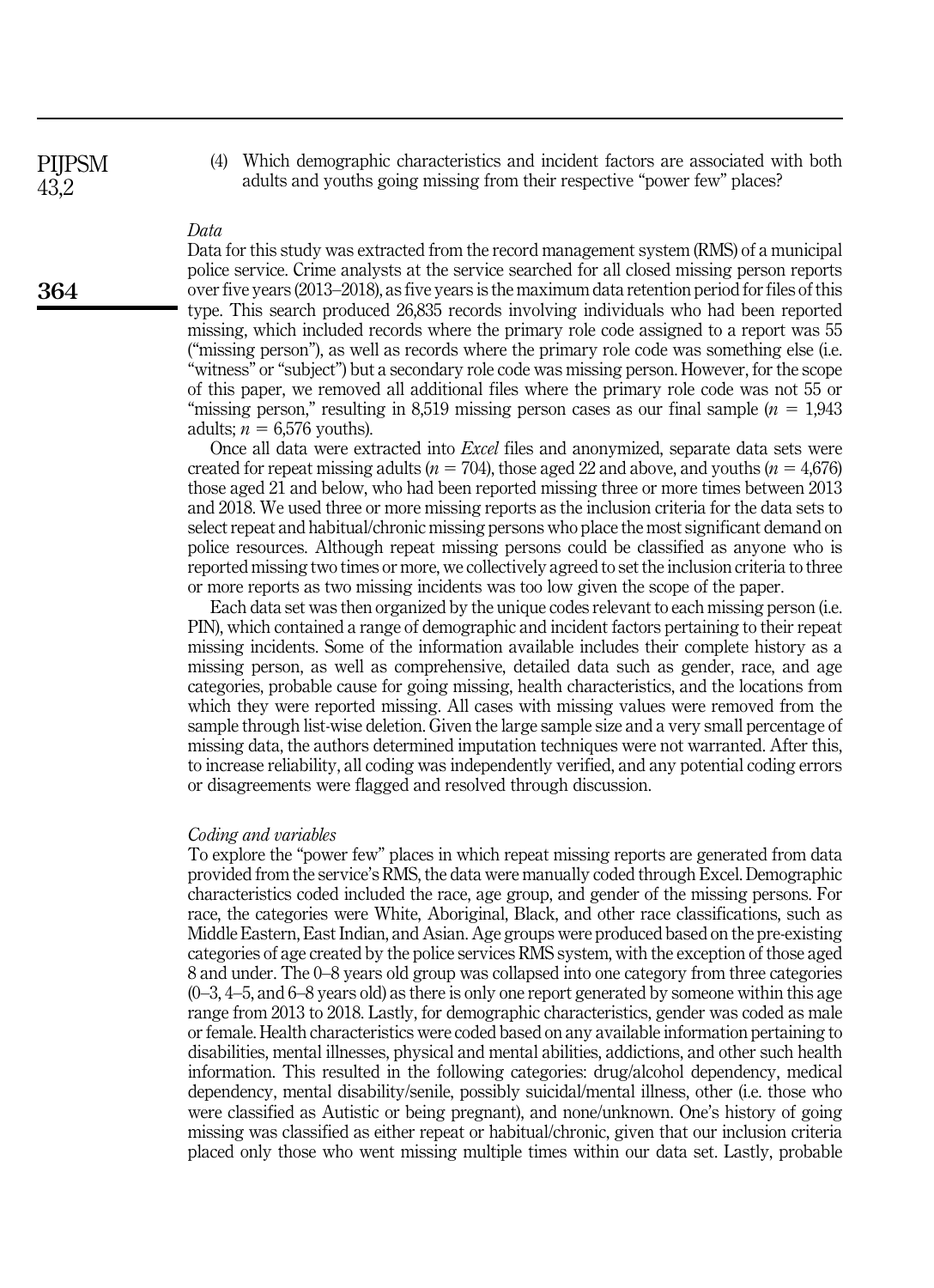cause was coded based on the categories created by the RMS, which are runaway, wandered off/lost, and none/unknown.

To generate a power few list of places, once addresses were counted, a list of the five most frequently reported addresses was created for each data set. After this, we created a binary dummy variable regarding the top five addresses for each respective data set, where each repeat missing case was coded as either being reported as missing from one of these top five addresses or not being reported from these places.

# Analytic strategy

To understand the "power few" places for repeat missing adults and youths, we examined who goes missing from the top five addresses in each sample, respectively. To do this, we used binary logistic regression to estimate the probability of going missing from these locations based on the previously mentioned covariates. Given that the outcome variable is binary in nature, where " $0$ " = not missing from a "power few" place and "1" = missing from a "power few" place, the use of a linear probability model violates standard OLS assumptions. As such, logistic regression is appropriate. In the results, we provide two models; first, for the adult data set and second, for the youth data set. As there is a large difference in the sample sizes for each data set because of the overrepresentation of youth in repeat missing reports, we run separate models for both adults and youths to better estimate who is more likely to go missing from the "power few" places.

# **Results**

#### The "power few" places

Table I provides an overview of the "power few" places, or top five locations, adults and youths repeatedly went missing from in this sample. Our analysis reveals that the top five addresses associated with the repeat missing adults account for 71 percent ( $n = 500$ ) of all reports of this type  $(n = 704)$ . In other words, five places alone are associated with 71 percent of all adult repeat missing incidents. A similar rate is observed for the youth data set, which finds that the top five addresses most cited for repeat missing youth account for 68.6 percent  $(n = 3,208)$  of all youth repeat missing reports  $(n = 4,676)$ . Examining this further, we compare the frequency with which these addresses are associated with all missing adult and youth reports from this City. We find that the "power few" places for adults are associated with 45.4 percent ( $n = 882$ ) of all adult missing person reports and 51.8 percent ( $n = 3,409$ ) of

|        | Location type | Repeat missing records | $\%$  | All missing records | $\%$  |                         |
|--------|---------------|------------------------|-------|---------------------|-------|-------------------------|
| Adults |               | 704                    | 100.0 | 1,943               | 100.0 |                         |
|        | 1. Hospital   | 261                    | 37.1  | 334                 | 17.1  |                         |
|        | 2. Hospital   | 80                     | 11.4  | 192                 | 9.9   |                         |
|        | 3. Shelter    | 58                     | 8.2   | 138                 | 7.1   |                         |
|        | 4. Hospital   | 58                     | 8.2   | 109                 | 5.6   |                         |
|        | 5. Shelter    | 43                     | 6.1   | 109                 | 5.6   |                         |
| Total  |               | 500                    | 71.0  | 882                 | 45.4  |                         |
| Youth  |               | 4,676                  | 100.0 | 6,576               | 100.0 |                         |
|        | 1. Group home | 789                    | 16.9  | 851                 | 10.0  | Table I.                |
|        | 2. Group home | 779                    | 16.7  | 827                 | 9.7   | "Power few" places (per |
|        | 3. Group home | 651                    | 13.9  | 692                 | 8.1   | site) and the frequency |
|        | 4. Group home | 620                    | 13.3  | 648                 | 7.6   | associated with adult   |
|        | 5. Group home | 369                    | 7.9   | 391                 | 4.6   | and youth repeat        |
| Total  |               | 3,208                  | 68.6  | 3,409               | 40.0  | missing reports         |

The "power few" concept

365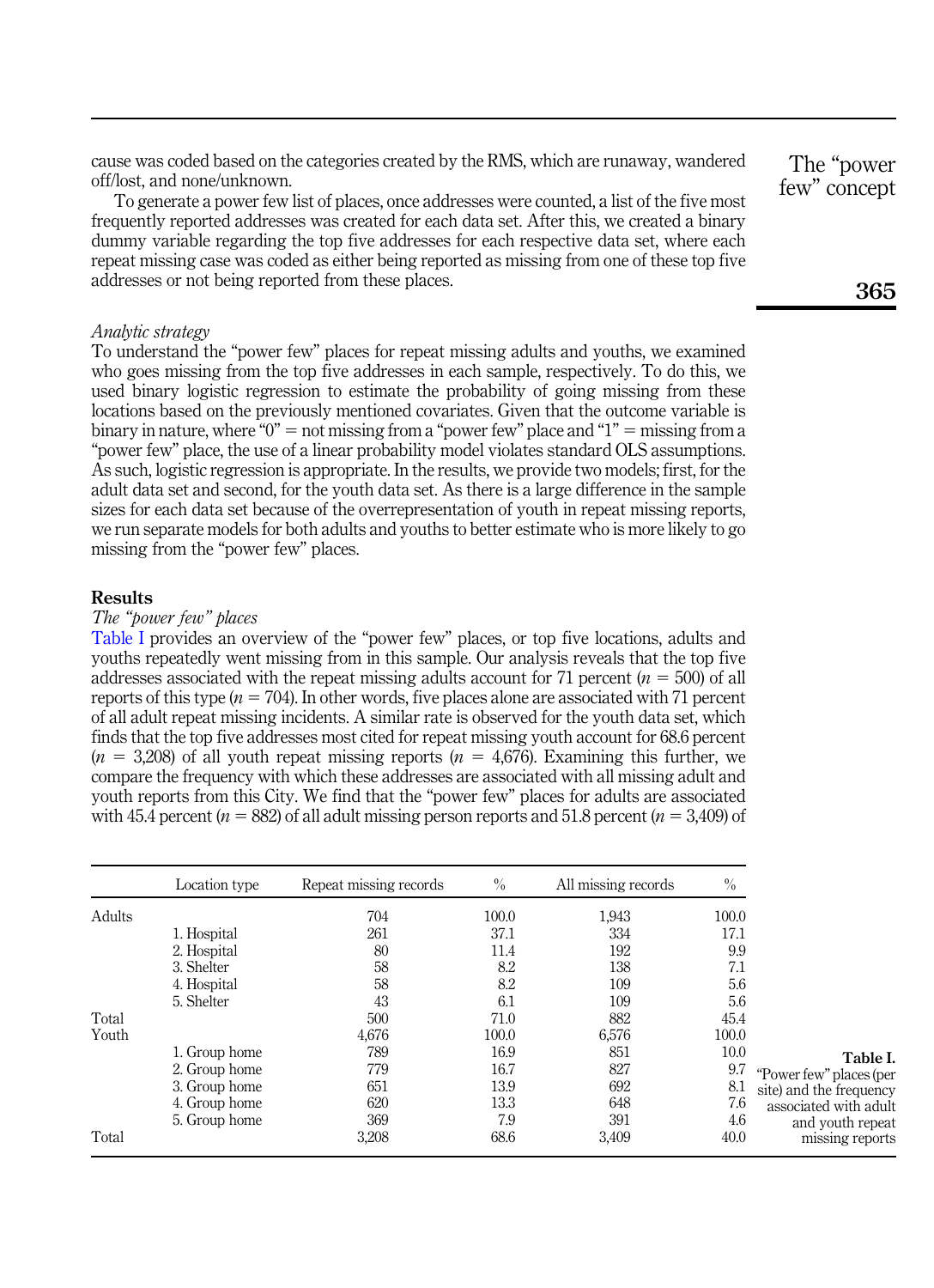all youth missing person reports ( $n = 6.576$ ). As can be seen further, the most common location types for adults to go missing from are hospitals and shelters, and for youths, all the location types are notably group homes. **PIIPSM** 43,2

#### Demographic characteristics of repeat missing adults and youths

Table II provides a demographic overview of the individuals in the repeat missing adults  $(n = 704)$  and youths  $(n = 4,676)$  data sets. As can be seen further, males and females comprise roughly equal parts in the adult data set, but females outnumber males in the youth data set at a ratio of 2:3. Aboriginal adults and youths are disproportionately represented given that they represent only 2.97 percent of this City's population but 16.6 percent ( $n = 117$ ) and 18.6 percent ( $n = 869$ ) of the adult and youth reports, respectively. A similar rate is observed when looking at the Aboriginal adults ( $n = 20, 15.8$  percent) and youths ( $n = 50, 17.5$ percent) who comprise the volume of repeat missing reports. Individuals categorized as Black are also overrepresented in the repeat missing adult reports, as they represent only 2.97 percent of this City's population, but 7.5 percent  $(n = 53)$  of the volume of reports.

With respect to age, the majority of adults reported missing are between the ages of 22–29  $(n = 50, 39.7)$  percent) and 30–49  $(n = 48, 38)$  percent), and the majority of youths are between the ages of 16–17 ( $n = 139, 48.8$  percent) and 14–15 ( $n = 1,875, 40.1$  percent). Interestingly,

|                                                                                                                     |                        |                                                                                                                               | Repeat missing<br>individuals<br>Adults<br>Youths |                                       | Volume of reports<br>Adults<br>Youths |                                  |
|---------------------------------------------------------------------------------------------------------------------|------------------------|-------------------------------------------------------------------------------------------------------------------------------|---------------------------------------------------|---------------------------------------|---------------------------------------|----------------------------------|
|                                                                                                                     | Total                  |                                                                                                                               | 126                                               | 285                                   | 704                                   | 4,676                            |
|                                                                                                                     | Gender                 |                                                                                                                               |                                                   |                                       |                                       |                                  |
|                                                                                                                     |                        | Female<br>Male                                                                                                                | 67<br>59                                          | 156<br>129                            | 355<br>349                            | 2,953<br>1,723                   |
|                                                                                                                     | Race                   |                                                                                                                               |                                                   |                                       |                                       |                                  |
|                                                                                                                     |                        | White<br>Aboriginal<br><b>Black</b><br>Other<br>Unknown                                                                       | 91<br>20<br>8<br>3<br>$\overline{4}$              | 205<br>50<br>18<br>11<br>$\mathbf{1}$ | 497<br>117<br>53<br>23<br>13          | 3,414<br>869<br>252<br>124<br>17 |
|                                                                                                                     | Age group (Years)      |                                                                                                                               |                                                   |                                       |                                       |                                  |
|                                                                                                                     |                        | $00 - 08$                                                                                                                     |                                                   | 1                                     |                                       | 1                                |
|                                                                                                                     |                        | $09 - 11$                                                                                                                     |                                                   | 4                                     |                                       | 96                               |
|                                                                                                                     |                        | $12 - 13$                                                                                                                     |                                                   | 19                                    |                                       | 199                              |
|                                                                                                                     |                        | $14 - 15$                                                                                                                     |                                                   | 108                                   |                                       | 1,875                            |
|                                                                                                                     |                        | $16 - 17$                                                                                                                     |                                                   | 139                                   |                                       | 2,375                            |
|                                                                                                                     |                        | $18 - 21$                                                                                                                     |                                                   | 14                                    |                                       | 130                              |
|                                                                                                                     |                        | $22 - 29$<br>$30 - 49$                                                                                                        | 50<br>48                                          |                                       | 277<br>337                            |                                  |
|                                                                                                                     |                        | $50 - 65$                                                                                                                     | 14                                                |                                       | 42                                    |                                  |
|                                                                                                                     |                        | Over <sub>65</sub>                                                                                                            | 14                                                |                                       | 48                                    |                                  |
|                                                                                                                     | Health characteristics |                                                                                                                               |                                                   |                                       |                                       |                                  |
| Table II.<br>Demographic<br>characteristics of<br>repeat missing<br>individuals and volume<br>of reports, 2013-2018 |                        | Drug/alcohol dependency<br>Mental disability/senile<br>Mental illness/suicidal<br>Medical dependency<br>Other<br>None/unknown | 25<br>56<br>3<br>3<br>6<br>33                     | 8<br>$\overline{7}$<br>5<br>9<br>256  | 137<br>312<br>19<br>14<br>35<br>187   | 128<br>108<br>88<br>144<br>4,208 |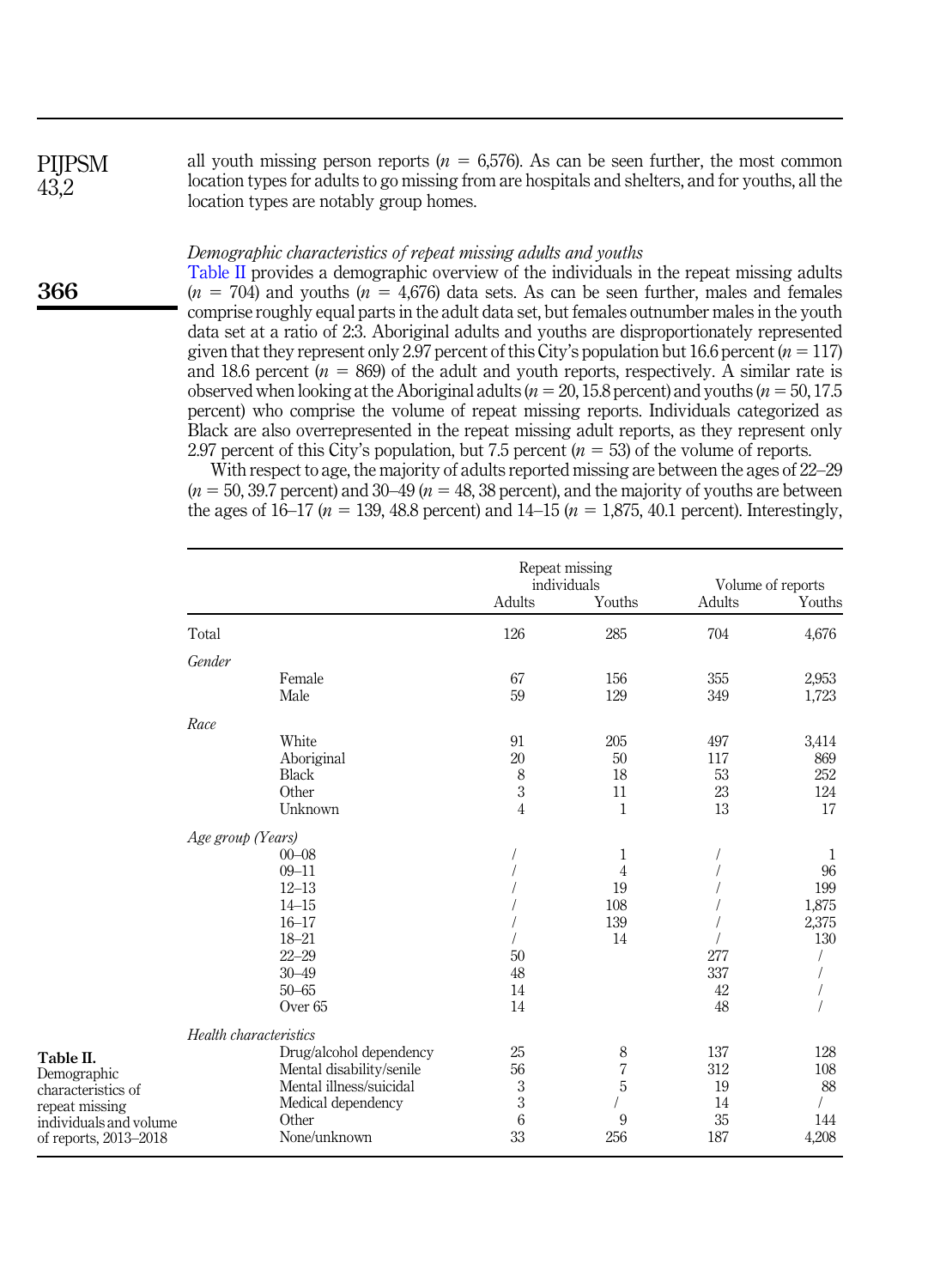adults who are between the ages of 30–49 go missing seven times on average, which is higher than the repeat rate for those in the younger adult category (22–29 years) who go missing five times on average. Another notable finding is that youths between the ages of 16 and 17 are responsible for more than half of all repeat missing reports ( $n = 2,375,50.1$  percent). Although some information about health characteristics was available in the reports, the "none/ unknown" category is the most common category for youths ( $n = 4,208, 90$  percent). In contrast, the most frequent health concern for adults is "mental disability/senile"  $(n = 312,$ 44.3 percent).

# Incident factors for repeat missing cases

Table III provides an overview of the incident factors regarding those individuals included in the data sets. In total, 126 adults and 285 youths are responsible for 5,380 reports. In relation to all closed missing persons' files  $(n = 8,519)$  from this City between 2013 and 2018, the repeat rate for going missing is 63.2 percent. This is not surprising given that many of the adults and youths in the sample are characterized as "habitual/chronic" missing people. We find the most common cause for repeatedly going missing is "runaway" for both adults  $(n = 416, 59.1$  percent) and youths  $(n = 4,084, 87.3$  percent), although the "unknown" category is also common.

The range of repeat missing reports for adults is  $3-49$  ( $n = 704$ ) and  $3-144$  ( $n = 4,676$ ) for youths, with youths reported missing more times on average. Additionally, the majority of adults ( $n = 113, 89.7$  percent) and youths ( $n = 156, 54.7$  percent) are reported missing between 3 and 10 times. However, a substantial minority of repeat missing reports for youth stem from the  $11-20$  ( $n = 56$ , 19.7 percent) and 21 or more ( $n = 73$ , 25.6 percent) categories, whereas only a small number of reports for adults are generated in these categories: 6.3 percent  $(n = 8)$  or 4 percent ( $n = 5$ ), respectively. Notably, over one-quarter of the entire youth sample has been reported missing 20 or more times  $(n = 73, 25.6 \text{ percent})$  and just 18 individuals are responsible for 30.7 percent ( $n = 1,436$ ) of the repeat reports in the youth data set, given that 15 youths went missing 50–99 times and three went missing 100–144 times.

# Factors predicting going missing from the "power few" places

To estimate who is more likely to go missing from the top five addresses in the youth and adult sample, [Table IV](#page-8-0) highlights the findings for the logistic regression models. In the youth

|                         |                  |        | Repeat missing<br>individuals |          | Volume of reports |                                    |
|-------------------------|------------------|--------|-------------------------------|----------|-------------------|------------------------------------|
|                         |                  | Adults | Youths                        | Adults   | Youths            |                                    |
| Total                   |                  | 126    | 285                           | 704      | 4,676             |                                    |
| Number of times missing |                  |        |                               |          |                   |                                    |
|                         | $3 - 49$         | 126    | 267                           | 704      | 3,240             |                                    |
|                         | $50 - 99$        |        | 15                            | $\left($ | 1,035             |                                    |
|                         | $100+$           |        | 3                             | $\Omega$ | 401               |                                    |
| History classification  |                  |        |                               |          |                   |                                    |
|                         | Repeat           | 58     | 46                            | 323      | 839               |                                    |
|                         | Habitual/chronic | 68     | 239                           | 381      | 3,837             |                                    |
| Probable cause          |                  |        |                               |          |                   | Table III.<br>Incident factors for |
|                         | Runaway          | 75     | 249                           | 416      | 4,084             | repeat missing                     |
|                         | Wandered/lost    | 10     | $\overline{2}$                | 51       | 28                | individuals and volume             |
|                         | None/unknown     | 41     | 34                            | 237      | 564               | of reports, 2013-2018              |

The "power few" concept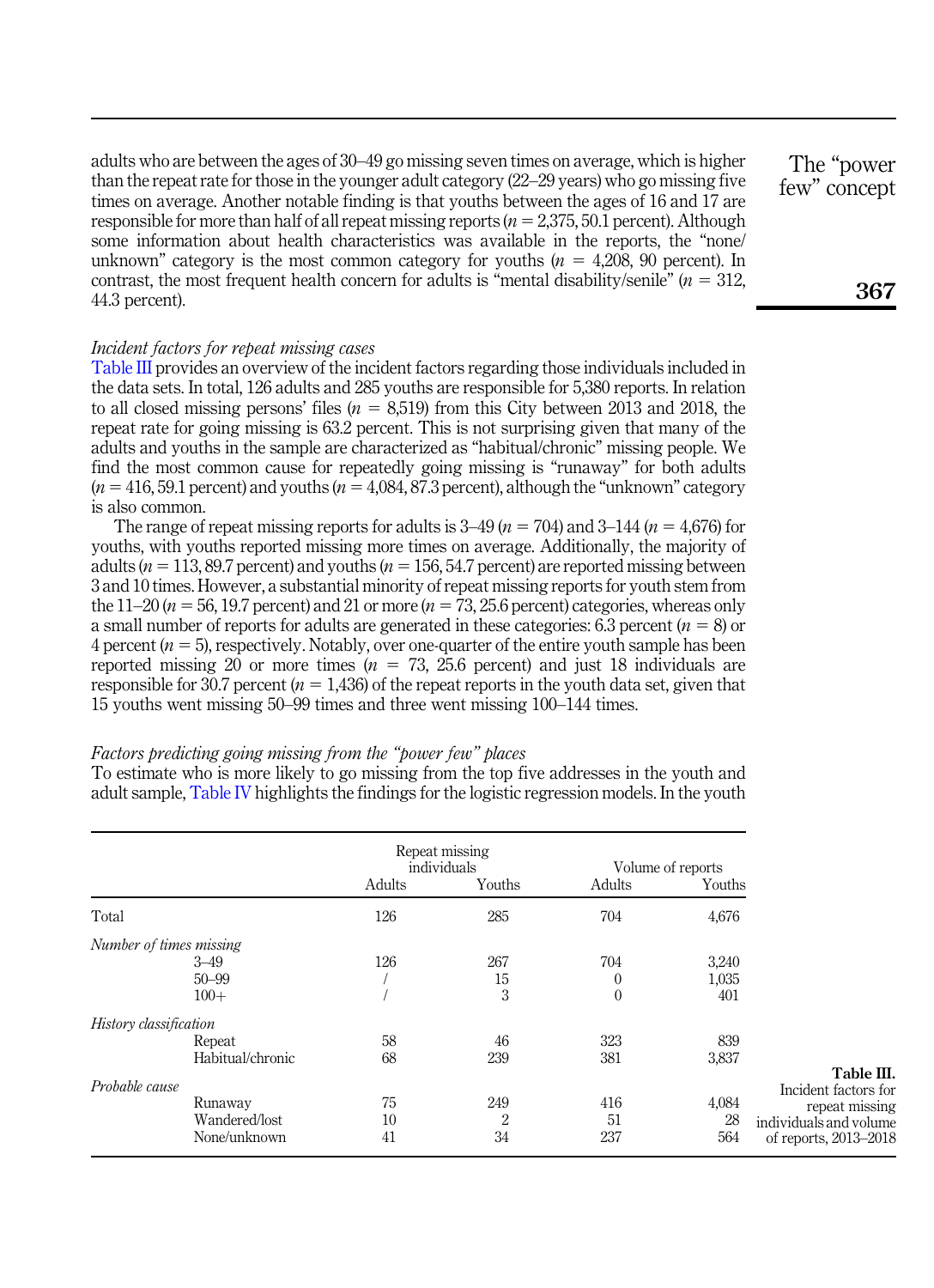<span id="page-8-0"></span>

| PIJPSM<br>43,2                                                |                                                                                                                                                                                                                                  | Adults     | Youths       |
|---------------------------------------------------------------|----------------------------------------------------------------------------------------------------------------------------------------------------------------------------------------------------------------------------------|------------|--------------|
|                                                               | $Race$ ( $Ref = White$ )                                                                                                                                                                                                         |            |              |
|                                                               | Aboriginal                                                                                                                                                                                                                       | 1.716      | $0.680***$   |
|                                                               |                                                                                                                                                                                                                                  | (0.511)    | (0.067)      |
|                                                               | <b>Black</b>                                                                                                                                                                                                                     | 0.986      | 1.990***     |
|                                                               |                                                                                                                                                                                                                                  | (0.353)    | (0.326)      |
| 368                                                           | Other                                                                                                                                                                                                                            | 0.531      | $0.294***$   |
|                                                               |                                                                                                                                                                                                                                  | (0.212)    | (0.064)      |
|                                                               | Female $(=1)$                                                                                                                                                                                                                    | 0.808      | 12.546***    |
|                                                               |                                                                                                                                                                                                                                  | (0.172)    | (0.996)      |
|                                                               | Age (Years)                                                                                                                                                                                                                      | $0.709**$  | 1.058        |
|                                                               |                                                                                                                                                                                                                                  | (0.084)    | (0.041)      |
|                                                               | Health characteristics ( $Ref = None$ )                                                                                                                                                                                          |            |              |
|                                                               | Drug/alcohol dependency                                                                                                                                                                                                          | 0.748      | 1.039        |
|                                                               |                                                                                                                                                                                                                                  | (0.220)    | (0.249)      |
|                                                               | Medical dependency                                                                                                                                                                                                               | 0.999      | N/A          |
|                                                               |                                                                                                                                                                                                                                  | (0.699)    |              |
|                                                               | Mental disability/senile                                                                                                                                                                                                         | 0.629      | 0.813        |
|                                                               |                                                                                                                                                                                                                                  | (0.162)    | (0.183)      |
|                                                               | Possibly suicidal/mental illness                                                                                                                                                                                                 | 0.430      | 0.650        |
|                                                               |                                                                                                                                                                                                                                  | (0.235)    | (0.177)      |
|                                                               | Other                                                                                                                                                                                                                            | 0.662      | $0.481***$   |
|                                                               |                                                                                                                                                                                                                                  | (0.292)    | (0.096)      |
|                                                               | $History (Ref = Repeat)$                                                                                                                                                                                                         | 1.391      | 2.823***     |
|                                                               |                                                                                                                                                                                                                                  | (0.266)    | (0.268)      |
|                                                               | Probable cause ( $Ref = None/Unknown$ )                                                                                                                                                                                          |            |              |
|                                                               | Runaway                                                                                                                                                                                                                          | 1.839**    | 1.211        |
|                                                               |                                                                                                                                                                                                                                  | (0.365)    | (0.136)      |
|                                                               | Wandered off/lost                                                                                                                                                                                                                | $0.418*$   | 0.667        |
|                                                               |                                                                                                                                                                                                                                  | (0.147)    | (0.306)      |
|                                                               | Constant                                                                                                                                                                                                                         | 5.534***   | $0.207***$   |
|                                                               | Log likelihood                                                                                                                                                                                                                   | $-361.155$ | $-2,201.880$ |
| Table IV.                                                     | Pseudo R-squared                                                                                                                                                                                                                 | 0.081      | 0.250        |
| Logistic regression                                           | Number of observations                                                                                                                                                                                                           | 704        | 4,676        |
| predicting who goes<br>missing from the<br>"power few" places | <b>Note(s)</b> : Standard errors are in parentheses below parameter estimates. Reference categories for "Age" are<br>aged 4-11 for youth and 22-29 for adults. * $p < 0.05$ ; ** $p < 0.01$ ; *** $p < 0.001$ (two-tailed tests) |            |              |
|                                                               |                                                                                                                                                                                                                                  |            |              |

sample, those who are documented as Black, female, and habitual/chronic missing people are significantly more likely to disappear from the top five addresses. These covariates are significant at the 0.001 level. To expand on this, Black youth are 1.990 times more likely to go missing from these addresses when compared to White youth. This highlights that Black youth are at a disproportionately higher risk of going missing multiple times from these locations. The odds of going missing from the top five addresses is 12.546 times higher for females when compared to males. What this suggests is that for every one missing event involving a male youth from these top five addresses, there are almost 13 reports generated for female youth. Those who are documented as habitual/chronic runaways have a 2.823 times higher chance of going missing from the top five addresses than those categorized as repeat runaways. This is expected as, given the classifications of the missing by this police service (no previous history, repeat, or habitual/chronic), those who go missing enough to be classified as habitual/chronic are assumed to be at an increased risk of generating more reports of going missing from these places. As such, this highlights that those who go missing from the top five places are more likely to go missing enough times to be classified as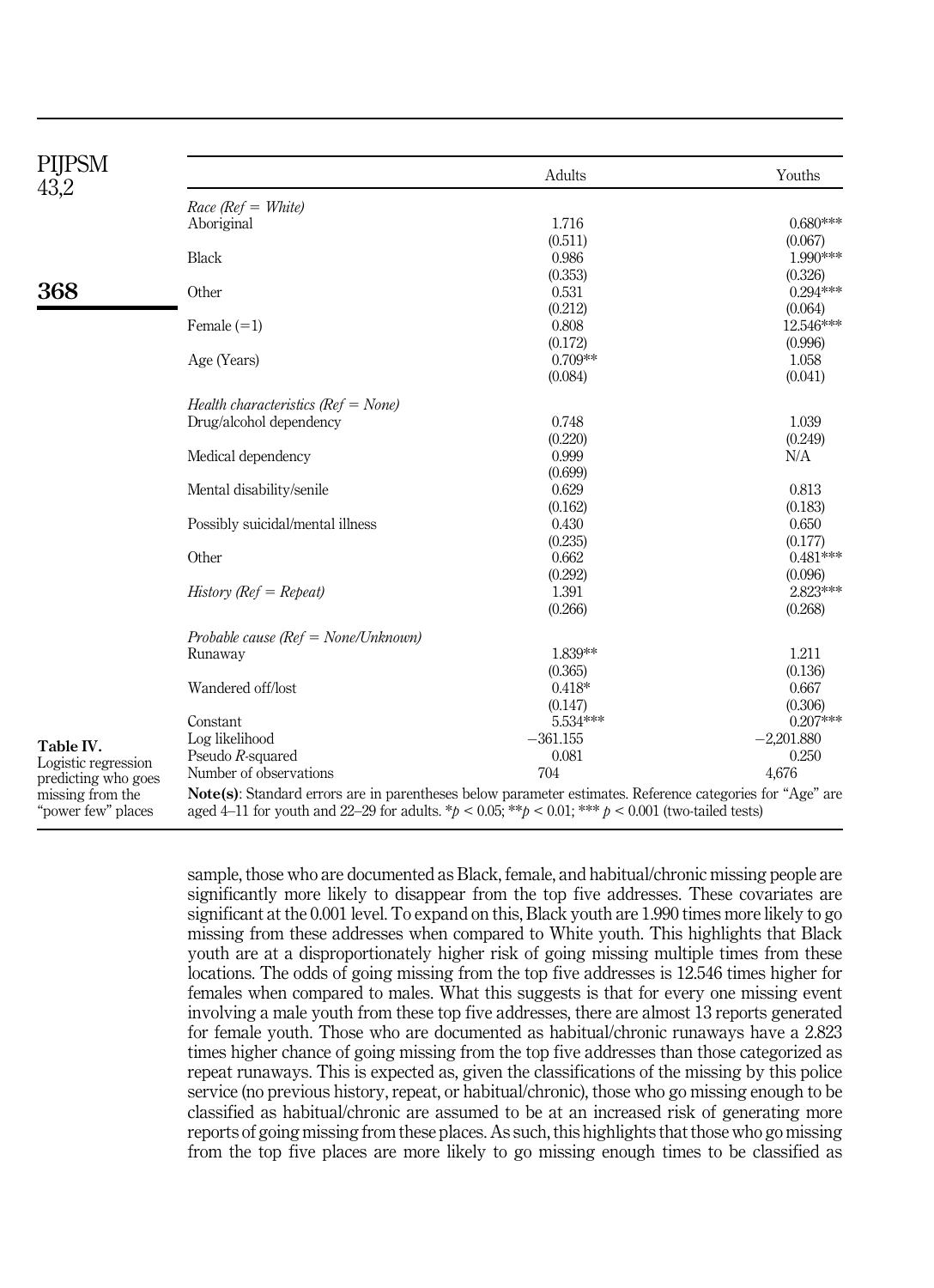habitual/chronic missing people. In contrast, youth who are Aboriginal or categorized as "other"(i.e. Middle Eastern or Asian) when compared to youth who are White, as well as those who are noted as having "other" health characteristics when compared to those with no/no known health concerns, are significantly less likely to go missing from these locations. That is, Aboriginal youth are 0.680 times or are 32 percent less likely to go missing from the top five addresses when compared to White youth, despite being disproportionately represented among the repeat missing sample. As well, those classified as "other" for race are 0.294 times or are 70.6 percent less likely to missing from the power few places. Lastly, those coded as having "other" health concerns are 0.481 times or 51.9 percent less likely to go missing from the top five addresses in the youth sample.

In the adult sample, those who are classified as runaways are significantly more likely to go missing from the top five addresses for adults when compared to none/unknown probable cause explanations. Specifically, the odds of going missing from these places for those in group are 1.839 times higher when compared to this with none/unknown probable cause explanations, which is significant at the 0.001 level. In contrast, those reported as wandered off or lost are 0.418 times, or 58.2 percent, less likely  $(p < 0.05)$  to go missing from the top five addresses for adults. Older adults/the elderly are also significantly less likely to be reported as missing from these places. These findings indicate that for every one year increase in age, a missing adult is 0.709 times or 29.1 percent less likely to go missing from these locations when compared to those who are 22–29 years old. What this suggests is that younger adults are significantly more likely to go missing from the "power few" places in comparison to older adults. No other predictors emerged as significantly related being reported as missing from the top five addresses in the adult sample.

To compare the youth sample to the adult sample, it appears as though White youth and adults are the most likely, as well as Black youth, to go missing from the top five places where missing reports are generated from. That is, overall, White people are at a disproportionately higher risk of going missing from the "power few" places repeatedly. Gender did have an effect for the youth sample, whereby females are almost 13 times more likely to go missing from these locations; however, this covariate is not significantly related to the chances of going missing from these places for adults. A young person's age is not significantly related to the odds of going missing from the top five youth locations, but, in contrast, the adults' age is, as the older the adult is, the less likely they are to go missing from the top five adult addresses. We can then conclude that youth and younger adults, White people and Black youth, and female youth are the most at risk for going missing multiple times from the top five addresses in each data set.

# **Discussion**

The present study offers preliminary support for the view that we need to consider the spatial dimensions of repeat missing incidents. In particular, our study uncovers ten addresses (five for adults; five for youths) in the City from which this data was derived that account for 45 percent of all adults and 52 percent of all youth missing person reports. Even more striking, our data suggest that targeting these top five locations for adults and youths could reduce the volume of repeat missing events by 71 percent for adults and 68.6 percent for youths. We also identify some demographic and incident factors that predict both adults and youths go missing from these locations. We provide an overview of our most salient findings in what follows and contextualize them within the available literature.

As discussed earlier, the five locations in the adult data set and five locations in the youth data set could reduce the volume of repeat missing cases by 71 percent and 68.6 percent, respectively. This is significantly higher than a UK place-based study on repeat missing persons, which found that ten institutional locations accounted for 27 percent of repeat

The "power few" concept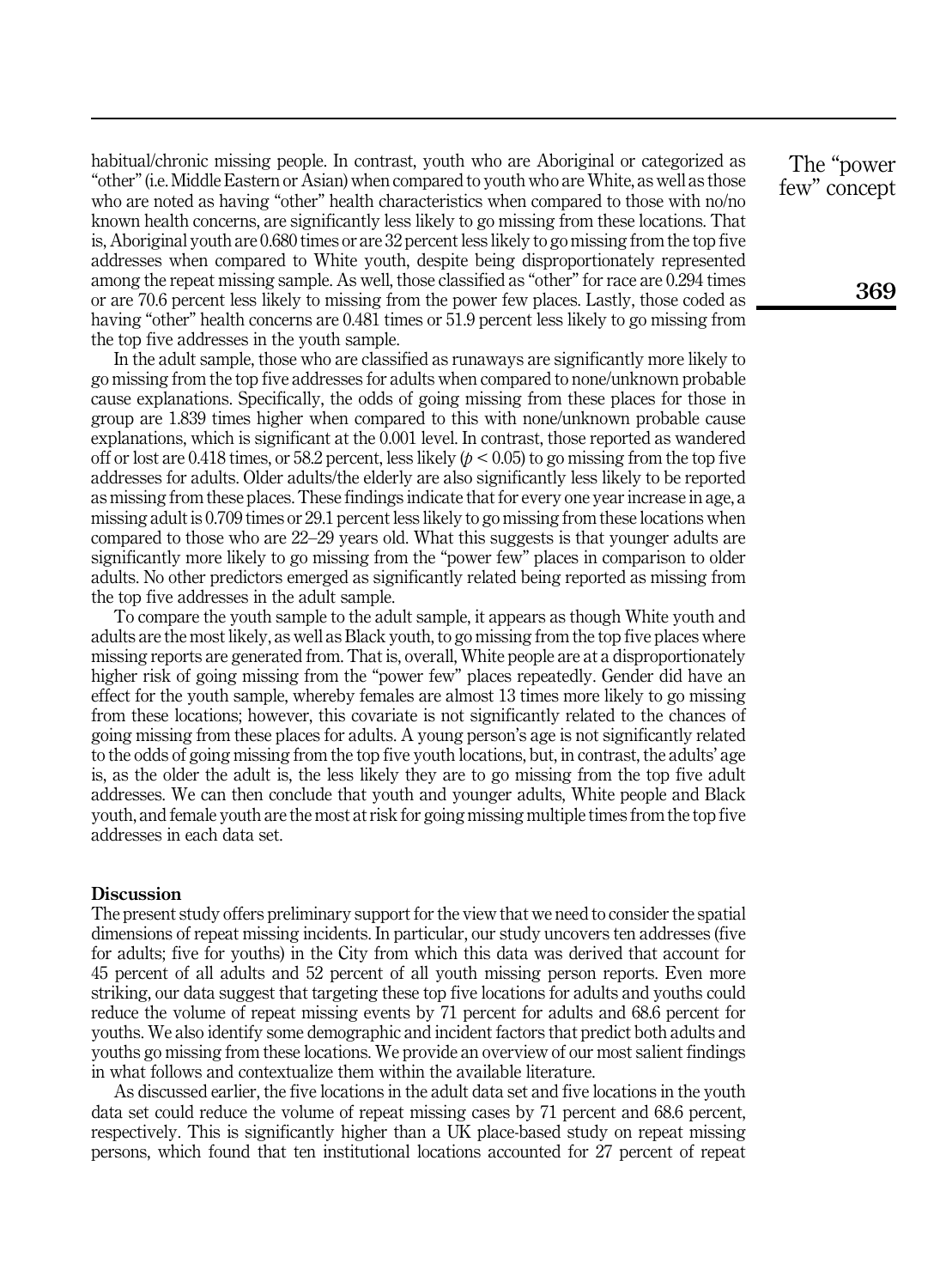missing reports in a one-year period ([Hayden and Shalev Greene, 2018](#page-12-7)) and suggested that targeting these locations could have a myriad of protective effects for individuals at risk of going missing from these locations. Similar to [Hayden and Shalev Green \(2018\)](#page-12-7), it was discovered that the most common location types for both adults and youths to go missing from are institutional locations, such as hospitals and shelters for adults, and group homes for youths.

Through extending our analysis, we show that missing persons generally do not go missing at random or from arbitrary locations, but rather from select addresses that house certain types of spaces that vulnerable people are more likely to inhabit. In particular, we found that adults who are classified as runaways are significantly more likely to be reported missing from the "power few" adult places and adults who "wander off or lost" are significantly less likely to go missing from these "power few" places. As shown, young adults are at a greater risk of going missing from these locations in comparison to their middle- and older-aged counterparts. For youths, those who are documented as Black, female, and habitual/chronic missing people were found to be significantly more likely to go missing from the "power few" youth places. In contrast, youth who are Aboriginal or coded as "other" (i.e. Middle Eastern, East Indian, or Asian) are significantly less likely to go missing from these locations, as well as those who have "other" health concerns such as Autism.

In relation to the demographic characteristics of our sample or adults and youths who repeatedly go missing, we found that female youth are two-thirds more likely to go missing than male youth. This is not surprising as existing literature suggests that female youth go missing more often than male youth both within and outside of Canada [\(Statistics Canada,](#page-14-0) [2018;](#page-14-0) [Collins](#page-12-12) et al., 1993; [Patterson, 2007\)](#page-13-16). Additionally, we found that Aboriginal adults and youths are disproportionately represented among the repeat missing. In particular, they are overrepresented by 14–16 percent of this City's population. Although this is surprising for youths, it is not for adults as there is a growing body of literature on missing and murdered Indigenous women in Canada [\(Anderson, 2016](#page-12-4); [Royle, 2017](#page-13-3)). We also observed that youths between the ages of 14–15 and 16–17 are responsible for almost 90 percent of repeat missing youth reports. Although other studies indicate that a large share of the repeat missing reports originate in one's teenage years, to our knowledge, there are no other studies that demonstrate such high incidence rates ([Patterson, 2007;](#page-13-16) [Biehal and Wade, 2000](#page-12-13); [Hayden and](#page-12-14) [Goodship, 2013\)](#page-12-14).

In relation to incident factors for going missing repeatedly, we find that the repeat rate for going missing is 63.2 percent and that both adults and youths go missing 3–10 times on average. International estimates suggest that the rate of repeat missing is 34–50 percent [\(Tarling and Burrows, 2004](#page-14-1); [Shalev Greene and Hayden, 2014](#page-13-1); [Henderson and Henderson,](#page-12-2) [1998\)](#page-12-2), yet we find a relatively high repeat rate of missing incidents. This being said, this high repeat rate is for just one city and may not be generalizable to all of Canada. Concerning how many times individuals are reported missing, we find some consistency with international rates [\(Biehal](#page-12-1) et al., 2003; [Sowerby and Thomas, 2017\)](#page-13-5). However, notably, we find three youths in our sample are reported missing  $100+$  times, with one youth being reported missing 144 times. Results reveal that"running away"is the most documented probable cause for both adults and youths going missing, which is consistent with research outside of Canada suggesting most youths are runaway youths ([Biehal and Wade, 2000;](#page-12-13) [Hayden, 2017](#page-12-15)) and many adults go missing "intentionally" [\(Biehal](#page-12-1) *et al.*, 2003; [Holmes, 2017](#page-13-7)). Lastly, the most frequent health concern for adults was discovered to be "mental disability/senile," which is consistent with existing literature suggesting that a growing number of adults go missing due to cognitive impairments, such as dementia, in relation to global population aging ([Woolnough](#page-14-6) et al., 2017).

Taken together, our results suggest that, just as crime concentrates in particular spaces and among specific offenders, missing incidents also concentrate in particular spaces and among particular people. Drawing on [Sherman](#page-13-17)'s (1995) article on the "criminal careers of

**PIIPSM** 43,2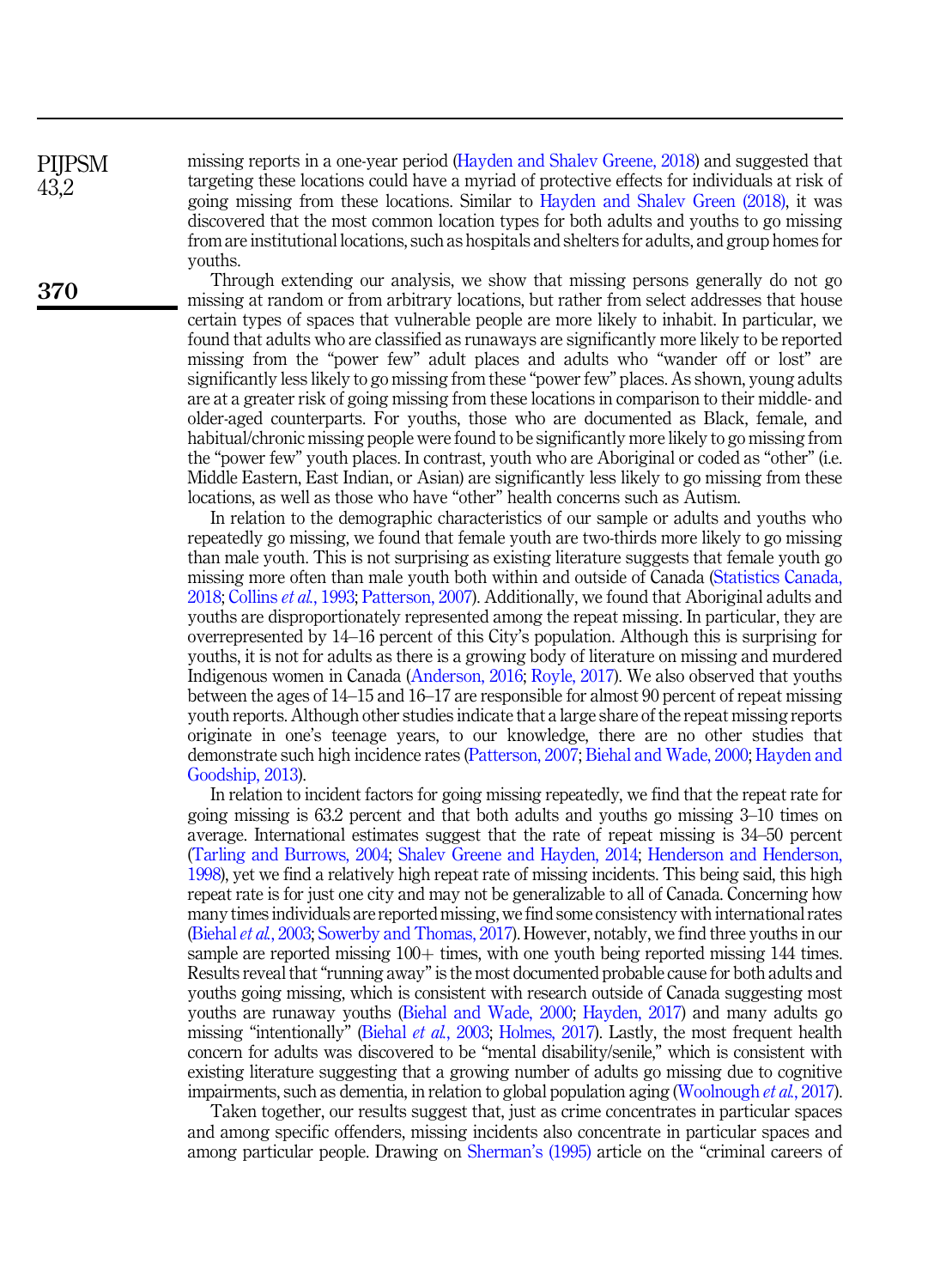places,"it is worth noting his observation that there are four hypotheses that can explain how some spaces become criminogenic:

- (1) The patron hypothesis, which explains high crime rates as being generated by criminal patrons who are attracted to a particular setting;
- (2) The management hypothesis, which suggests that management practices whether good or poor – result in spaces in which crime and disorder are more or less likely;
- (3) The behavior setting hypothesis is a multifactorial approach that combines individuals, rules and their enforcement, time, space, and objects into a veritable melange that can produce or deter crime and disorder;
- (4) And Sherman's neighborhood hypothesis, which places emphasis away from a single location toward larger, local environmental factors.

In thinking about repeat missing persons, the present research offers support for viewing these concerns as a *behavior setting issue* – that is, as a combination of demographic factors of individuals, as well as contextual factors of organizations. Adults and youths who go missing from these "power few" places are likely to do so because they find themselves in such locations as a result of social and/or health factors and these locations either (1) provide the impetus for them to leave or (2) have surveillance procedures in place to notify the police when an individual has gone missing.

### Conclusion

In this paper, we employed a "power few" approach to elucidate how a minority of individuals who go missing from repeat locations produce a majority of strain on police resources. In particular, we find that some demographic and incident factors are significantly related to going missing from these "power few" locations and that concentrating prevention efforts to these "power few" places could reduce the volume of repeat missing cases by approximately 70 percent for both adults and youths. To be precise about the policy implications of this research, we shared the results from this study with the police service from which this data was collected and are working closely alongside them to determine how to target prevention efforts in these locations. Based on the results offered in this study, we believe focusing prevention efforts on both these high-risk places, and the individuals who go missing from them will have a deterrent effect. In particular, we believe that a "total systems" or multifactor approach such as that theorized in the behavior setting hypothesis by [Sherman \(1995\)](#page-13-17) will reduce the volume of repeat missing person reports within these "power few" locations, but also for other potentially at-risk individuals who are in similar circumstances. Thus, like [Robinson \(2017,](#page-13-14) p. 646), we believe that any effort aimed at identifying any "power few," along with investments in resources aimed at reducing the harms produced by or to them,"will pay dividends in terms of harm reduction."

Our study is not without several limitations. First, we have to rely on the accuracy of police reports, which are not immune from error ([Malm](#page-13-18) et al., 2005). Like [Brimicombe \(2016\),](#page-12-16) we find that police data is often imperfect due to several factors, such as coding errors, as well as missing information. This was especially common for individuals who had a higher degree of repeat missing events and is consistent with qualitative findings from [Sowerby and Thomas](#page-13-5)' [\(2017\)](#page-13-5) study, which suggests police acknowledge some degree of complacency in dealing with repeat missing cases, especially those involving youths. They suggest this is likely due to the burden repeat missing episodes on police services. Lastly, our study is also limited in its generalizability and representation, given that our sample only focused on one municipality, and to be reported missing, one must be missed from someone or somewhere.

The "power few" concept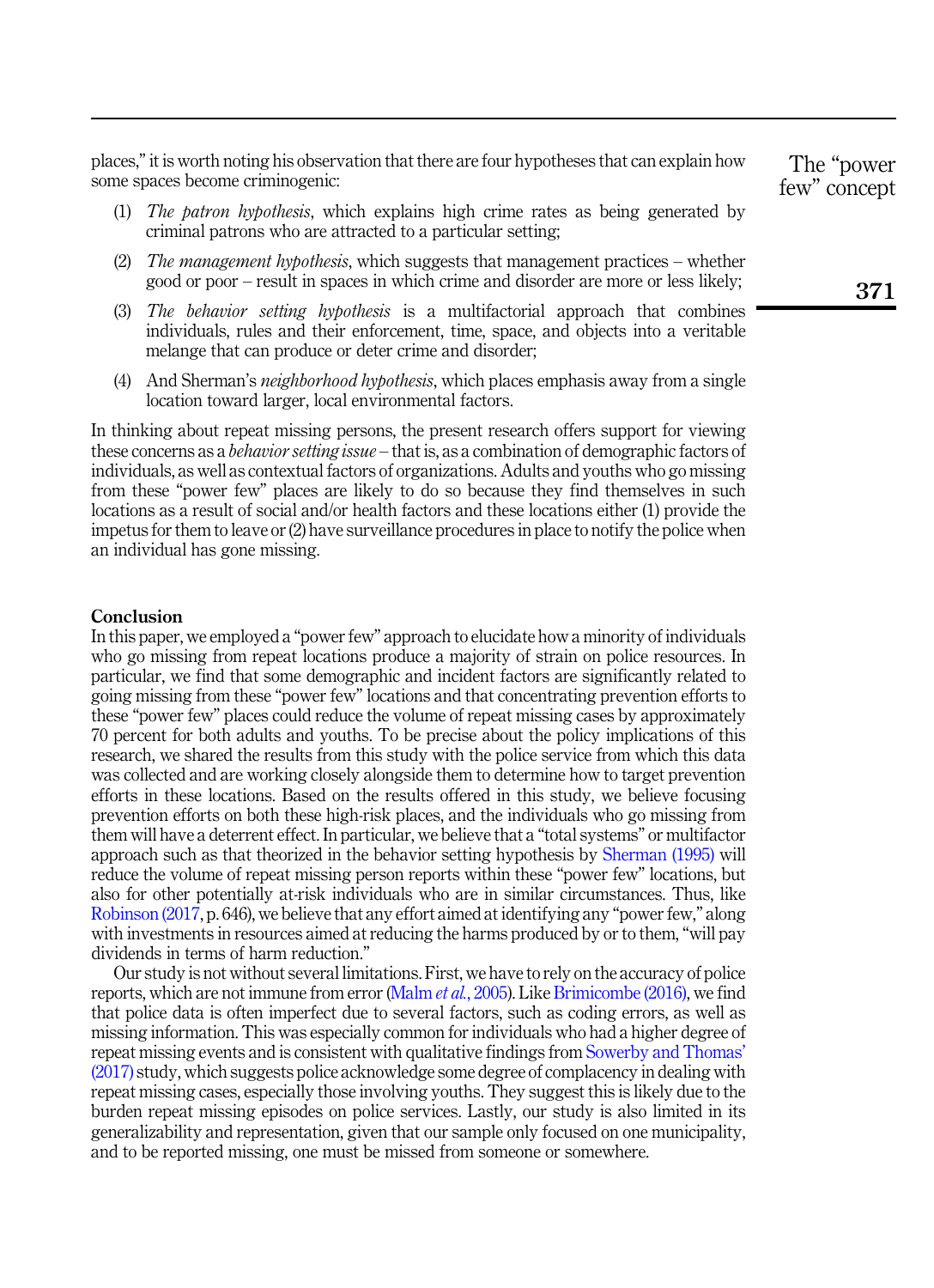**PIIPSM** 43,2

Despite these limitations, our analysis advances the literature in four meaningful ways: First, we describe some demographic characteristics of repeat missing adults and youths. Second, we describe some incident factors for repeat missing cases which to our knowledge has not been done in Canada to date. Third, we identify the top five locations from which adults and youths repeatedly go missing. Fourth, we identify significant demographic and incident factors that may help us to better predict which adults and youths may be most at risk for repeat missing reports from these locations.

# References

- <span id="page-12-4"></span>Anderson, S.G. (2016), "Stitching through silence: walking with our sisters, honoring the missing and murdered aboriginal women in Canada", Textile, Vol. 14 No. 1, pp. 84-97.
- <span id="page-12-9"></span>Ariel, B. and Partridge, H. (2016), "Predictable Policing: measuring the crime control benefits of hotspots policing at bus stops", *Journal of Quantitative Criminology*, Vol. 33 No. 4, pp. 1-25.
- <span id="page-12-1"></span>Biehal, N., Mitchell, R. and Wade, J. (2003), Lost from View: Missing Persons in the UK, The Policy Press, Bristol, UK.
- <span id="page-12-13"></span>Biehal, N. and Wade, J. (2000), "Going missing from residential and foster care: linking biographies and contexts", British Journal of Social Work, Vol. 30, pp. 211-225.
- <span id="page-12-11"></span>Bland, M. and Ariel, B. (2015), "Targeting escalation in reported domestic abuse: evidence from 36,000 callouts", International Criminal Justice Review, Vol. 25 No. 1, pp. 30-53.
- <span id="page-12-8"></span>Bonny, E., Almond, L. and Woolnough, P. (2016), "Adult missing persons: can an investigative framework be generated using behavioural themes?", *Journal of Investigative Psychology and* Offender Profiling, Vol. 13, pp. 296-312.
- <span id="page-12-6"></span>Bowden, F. and Lambie, I. (2015), "What makes youth run or stay? A review of the literature on absconding", Aggression and Violent Behavior, Vol. 25, pp. 266-279.
- <span id="page-12-10"></span>Bowden, S. and Barnes, G.C. (2015), "Targeting nondomestic violence inside houses of multioccupancy", International Criminal Justice Review, Vol. 25 No. 1, pp. 54-63.
- <span id="page-12-16"></span>Brimicombe, A. (2016), "Analysing police recorded data", *Legal Information Management*, Vol. 16 No. 2, pp. 71-77.
- <span id="page-12-12"></span>Collins, J.J., Powers, L.L., McCalla, M.E., Ringwalt, C.L. and Lucas, R.M. (1993), "Law enforcement policies and practices regarding missing children and homeless youth", available at: [https://](https://www.ncjrs.gov/pdffiles1/Digitization/145644NCJRS.pdf) [www.ncjrs.gov/pdffiles1/Digitization/145644NCJRS.pdf](https://www.ncjrs.gov/pdffiles1/Digitization/145644NCJRS.pdf).
- <span id="page-12-5"></span>Eales, N. (2017), "Risk assessments", in Shalev Greene, K. and Alys, L. (Eds), Missing Persons: A Handbook of Research, Routledge, New York, NY, pp. 160-170.
- <span id="page-12-3"></span>Fyfe, N.R., Stevenson, O. and Woolnough, P. (2015), "Missing persons: the processes and challenges of police investigation", Policing and Society, Vol. 25 No. 4, pp. 409-425.
- <span id="page-12-0"></span>Gravelle, J. and Rogers, C. (2011), "Research and policing in times of austerity", Police Journal, Vol. 84, pp. 222-233.
- <span id="page-12-15"></span>Hayden, C. (2017), "Children missing from care", in Shalev Greene, K. and Alys, L. (Eds), Missing Persons: A Handbook of Research, Routledge, New York, NY, pp. 9-18.
- <span id="page-12-14"></span>Hayden, C. and Goodship, J. (2013), "Children reported 'missing' to the police: is it possible to 'risk assess' every incident?", British Journal of Social Work, Vol. 45 No. 2, pp. 440-456.
- <span id="page-12-7"></span>Hayden, C. and Shalev-Greene, K. (2018), "The blue light social services? Responding to repeat reports to the police of people missing from institutional locations", *Policing and Society*, Vol. 28 No. 1, pp. 45-61.
- <span id="page-12-2"></span>Henderson, M. and Henderson, P. (1998), "Missing people: issues for the Australian community", available at: [https://missingpersons.gov.au/sites/default/files/PDF%20-%20Publications/](https://missingpersons.gov.au/sites/default/files/PDF%20-%20Publications/Research/Australian/Missing%20People%20-%20Issues%20for%20the%20Australian%20Community.pdf) [Research/Australian/Missing%20People%20-%20Issues%20for%20the%20Australian%](https://missingpersons.gov.au/sites/default/files/PDF%20-%20Publications/Research/Australian/Missing%20People%20-%20Issues%20for%20the%20Australian%20Community.pdf) [20Community.pdf.](https://missingpersons.gov.au/sites/default/files/PDF%20-%20Publications/Research/Australian/Missing%20People%20-%20Issues%20for%20the%20Australian%20Community.pdf)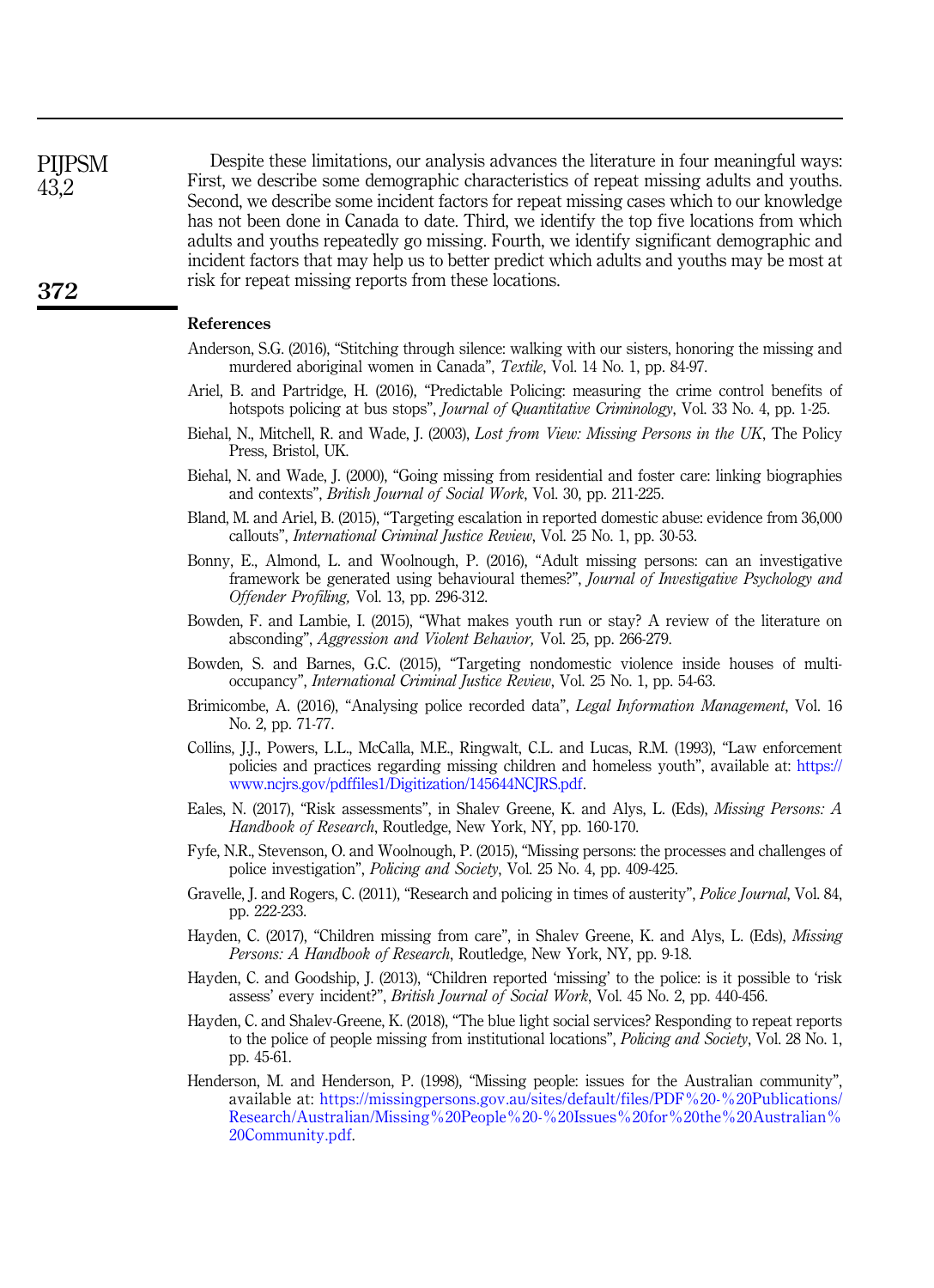- <span id="page-13-7"></span>Holmes, L. (2017), "'I just felt like I was in a cage': examining the accounts of returned missing adults with mental health issues", Illness, Crisis and Loss, Vol. 25 No. 1, pp. 5-26.
- <span id="page-13-15"></span>Hopkins, M. and Wickson, J. (2013), "Targeting prolific and other priority offenders and promoting pathways to desistance: some reflections on the PPO programme using a theory of change framework", Criminology and Criminal Justice, Vol. 13 No. 5, pp. 594-614.
- <span id="page-13-0"></span>Huey, L., Cyr, K. and Ricciardelli, R. (2016), "Austerity policing's imperative: understanding the drivers of policing activity in Canada", International Journal of Police Science and Management, Vol. 18 No. 2, pp. 133-139.
- <span id="page-13-10"></span>Hutchings, E., Brownea, K.D., Choua, S. and Wade, K. (2019), "Repeat missing child reports in Wales", Child Abuse and Neglect, Vol. 88, pp. 107-117.
- <span id="page-13-9"></span>James, M., Anderson, J. and Putt, J. (2008), *Missing Persons in Australia*, Australian Institute of Criminology Research and Public Policy Series, Canberra, No. 86.
- <span id="page-13-4"></span>Kiepal, L., Carrington, P.J. and Dawson, M. (2012), "Missing persons and social exclusion", Canadian Journal of Sociology/Cahiers Canadiens De Sociologie, Vol. 37 No. 2, pp. 137-168.
- <span id="page-13-18"></span>Malm, A., Pollard, N., Brantingham, P., Tinsely, P., Plecas, D., Brantingham, P. and Kinney, B. (2005), "A 30 year analysis of police service delivery and costing: 'E' division", available at: [https://](https://www.ufv.ca/media/assets/ccjr/ccjr-resources/ccjrpublications/30_Year_Analysis) [www.ufv.ca/media/assets/ccjr/ccjr-resources/ccjrpublications/30\\_Year\\_Analysis](https://www.ufv.ca/media/assets/ccjr/ccjr-resources/ccjrpublications/30_Year_Analysis).
- <span id="page-13-16"></span>Patterson, G.T. (2007), "Examining missing person police reports to identify the service needs of runaway youth and their families", Journal of Human Behavior in the Social Environment, Vol. 16 No. 3, pp. 73-88.
- <span id="page-13-14"></span>Robinson, A.L. (2017), "Serial domestic abuse in Wales: an exploratory study into its definition, prevalence, correlates, and management", Victims and Offenders, Vol. 12 No. 5, pp. 643-662.
- <span id="page-13-3"></span>Royle, K.E. (2017), "Murdered and missing indigenous women in Canada and governmental response", available at: [https://scholar.uwindsor.ca/cgi/viewcontent.cgi?article](https://scholar.uwindsor.ca/cgi/viewcontent.cgi?article=1292&context=uwilldiscover)=[1292&context](https://scholar.uwindsor.ca/cgi/viewcontent.cgi?article=1292&context=uwilldiscover)= [uwilldiscover](https://scholar.uwindsor.ca/cgi/viewcontent.cgi?article=1292&context=uwilldiscover).
- <span id="page-13-2"></span>Sherman, L.W. (2007), "The power few: experimental criminology and the reduction of harm", *Journal* of Experimental Criminology, Vol. 3, pp. 299-321.
- <span id="page-13-17"></span>Sherman, L.W. (1995), "Hot spots of crime and criminal careers of place", in Eck, J. and Weisburd, D. (Eds), Crime and Place: Crime Prevention Studies, Willow Tree, Monsey, pp. 35-52.
- <span id="page-13-12"></span>Sherman, L., Gartin, P.R. and Buerger, M.E. (1989), "Hot spots of predatory crime: routine activities and the criminology of place", Criminology, Vol. 27, pp. 27-55.
- <span id="page-13-13"></span>Sherman, L.W., Williams, S., Ariel, B., Strang, L.R., Wain, N., Slothower, M. and Norton, A. (2014), "An integrated theory of hot spots patrol strategy: implementing prevention by scaling up and feeding back", Journal of Contemporary Criminal Justice, Vol. 20 No. 2, pp. 95-122.
- <span id="page-13-8"></span>Shalev-Greene, K. (2011), "Children who go missing repeatedly and their involvement in crime", International Journal of Police Science and Management, Vol. 13 No. 1, pp. 29-36.
- Shalev-Greene, K. and Francis, P. (2014), "The cost of missing person investigations: implications for current debates", Policing, Vol. 8 No. 1, pp. 27-34.
- <span id="page-13-1"></span>Shalev Greene, K. and Hayden, C. (2014), "Repeat reports to the police of missing people: locations and characteristics", available at: [https://researchportal.port.ac.uk/portal/files/1548257/Repeat\\_](https://researchportal.port.ac.uk/portal/files/1548257/Repeat_reports_to_the_police_of_missing_people.pdf) [reports\\_to\\_the\\_police\\_of\\_missing\\_people.pdf](https://researchportal.port.ac.uk/portal/files/1548257/Repeat_reports_to_the_police_of_missing_people.pdf).
- <span id="page-13-6"></span>Smith, R. and Shalev Greene, K. (2015), "Recognizing risk: the attitudes of police supervisors to the risk assessment process in missing person investigations", Policing: A Journal of Policy and Practice, Vol. 9 No. 4, pp. 352-361.
- <span id="page-13-5"></span>Sowerby, A. and Thomas, S.D.M. (2017), "A mixed methods study of the mental health and criminal justice histories of missing persons", Police Practice and Research, Vol. 18 No. 1, pp. 87-98.
- <span id="page-13-11"></span>Spelman, W. and Eck, J. (1989), "Sitting ducks, ravenous wolves, and helping hands: new approaches to urban policing", Public Affairs Comment, Vol. 35 No. 2, pp. 1-9.

The "power few" concept